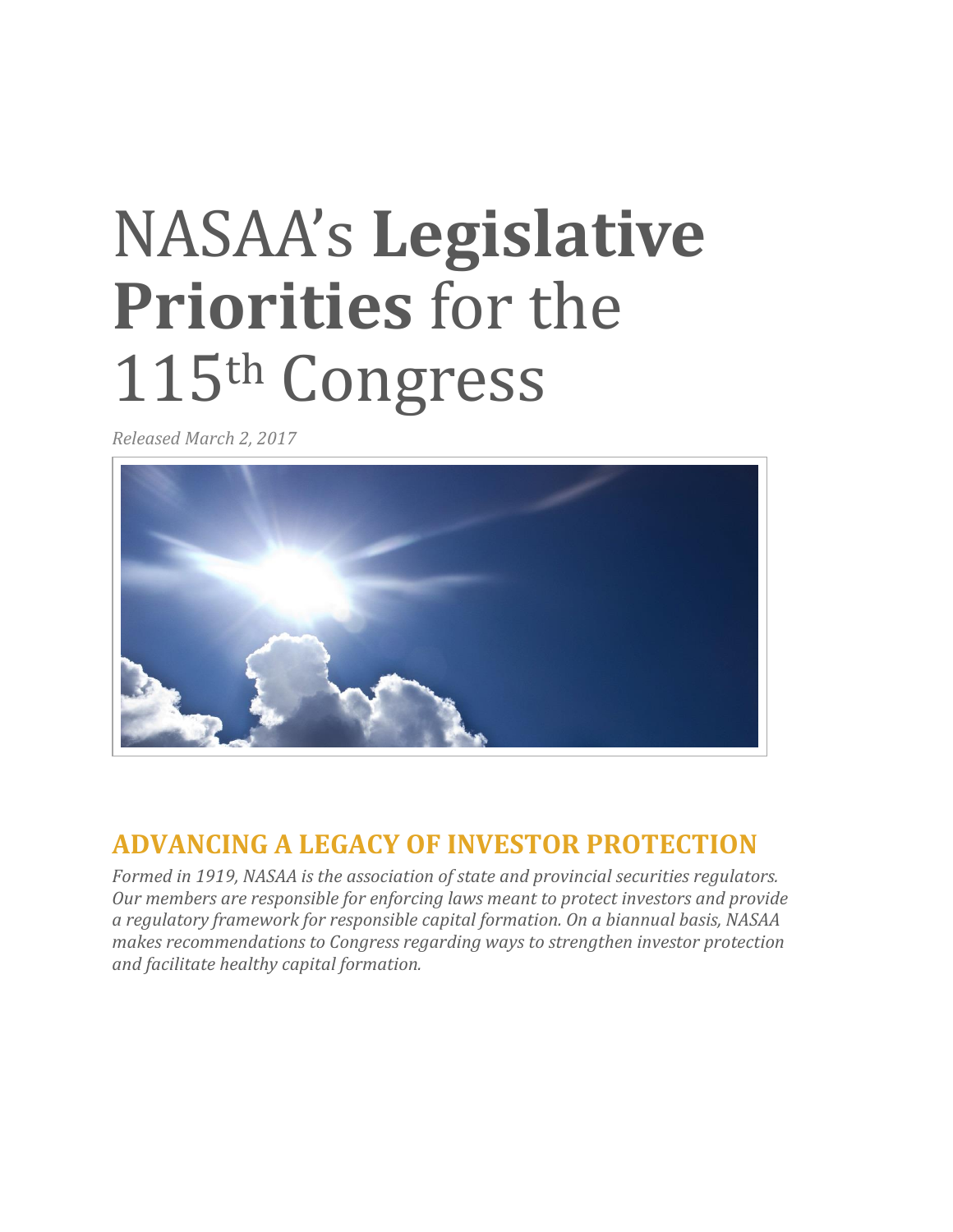#### *1. Preserve and Promote* **Protections for Retail Investors**

*Provide for a fiduciary standard for broker-dealers consistent with the standard applicable to investment advisers.* All financial services professionals should act in the best interests of clients. Establishing a fiduciary duty standard governing the conduct of broker-dealers and their agents is crucial for the protection of investors and to enhance investor confidence in the securities markets.

*Ensure regulators' independence and ability to take timely action.* Imposing unduly complex and overly burdensome requirements on agency rulemaking through legislation impedes the ability of regulators to address problems in a timely manner. Any such delay could threaten the well-being of American investors and the integrity of U.S. securities markets.

*Maintain federal rules that disqualify felons and other "bad actors" from private offerings.* Congress should not take any steps to weaken provisions of current law that help keep fraud out of the private placement markets, and should explore initiating reforms to improve oversight of the private placement market, including Regulation D, Rule 506 offerings.

## *2. Strengthen* **Laws to Prevent Financial Exploitation of America's Growing Senior Population**

*Enact the bipartisan Senior\$afe Act.* The Senior\$afe Act will better protect people aged 65 and over from financial exploitation by increasing the likelihood it will be identified by financial services professionals and reported to regulators, Adult Protective Services agencies, and law enforcement authorities.

*Establish a federal grant program to support state efforts to protect vulnerable older Americans.* A federal grant program would bolster senior investor protection efforts already underway in many states by facilitating the hiring and training of additional staff to investigate and prosecute cases of exploitation, and by supporting state efforts to partner with financial services providers and others who may be well-positioned to detect exploitation.

*Direct the Government Accountability Office (GAO) to study the economic cost of senior financial exploitation.* Congress should direct the GAO to initiate a comprehensive study to understand and quantify the economic costs and overall impact of senior financial exploitation.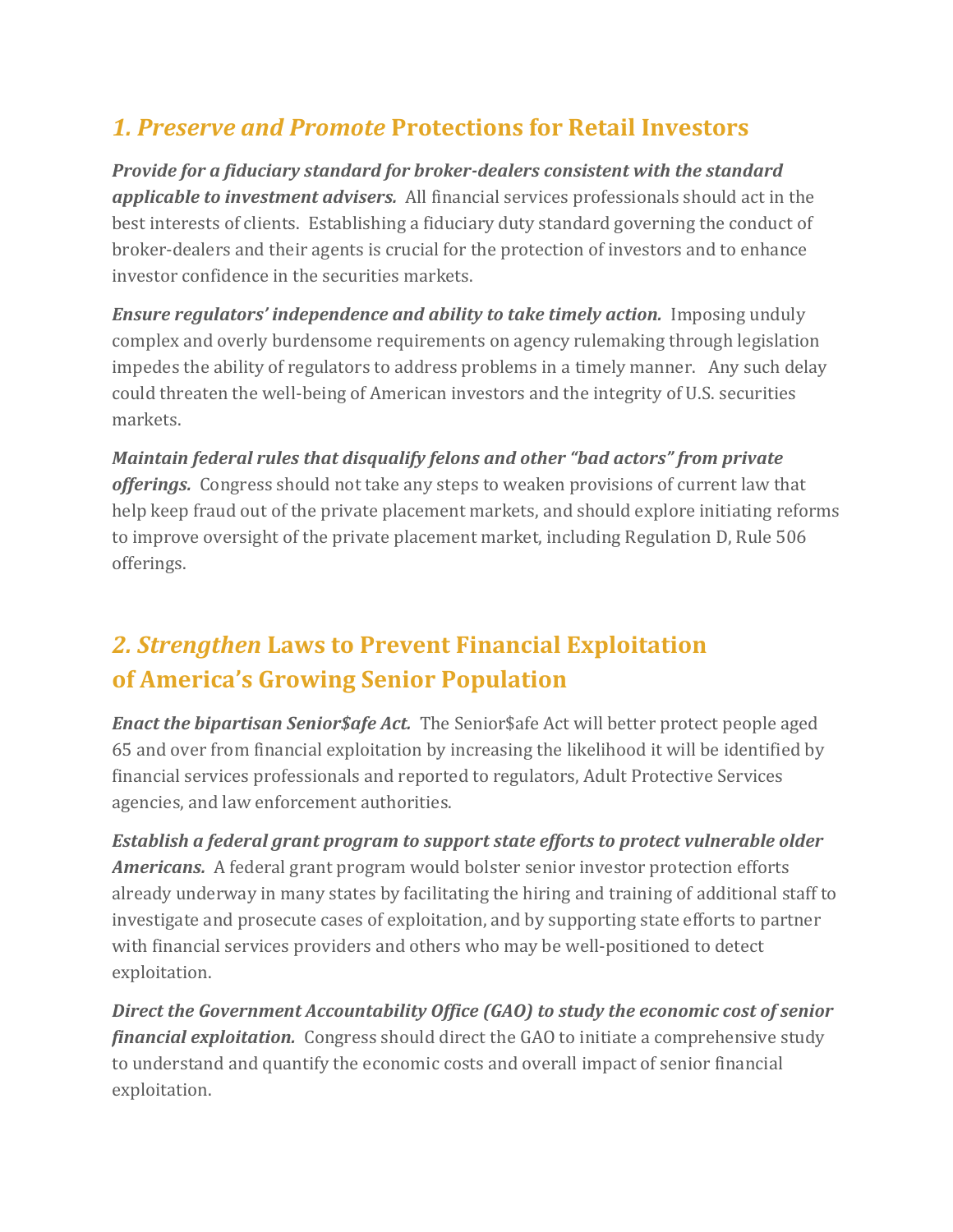## *3. Protect* **the Integrity of Securities Markets**

*Support a strong examination program for federally registered investment advisers.* Congress should provide the SEC with resources and authority to improve oversight of federally registered investment advisers.

*Preserve important investor protections enacted in response to lessons of the financial crisis.* Investors and securities markets continue to benefit from common-sense reforms enacted in the wake of the financial crisis, including policies that increase transparency regarding the activity of advisers to private funds, enhance systemic stability, minimize conflicts of interests, and hold bad-actors accountable.

*Modernize privacy laws without undermining legitimate law enforcement interests.*  State securities regulators appreciate bipartisan interest in modernizing privacy protections relating to information stored on internet service providers, but urge Congress not to inadvertently or unjustifiably curtail crucial investigatory authorities used by state regulators and other civil law enforcement agencies.

### *4. Enhance* **Collaboration Between Securities Regulators**

*Require that at least one member of the five-member SEC Commission have experience serving as a state securities regulator.* The appointment of even one SEC Commissioner with significant experience as a state securities regulator would dramatically improve coordination between state and federal securities authorities and bring a perspective informed by experiences from Main Street America where investor protection is personal and capital formation means real jobs.

*Encourage federal regulators to share pertinent information with state regulators regarding shared priorities.* The SEC and states must take steps to share, collaborate and protect valuable information affecting our securities markets. As Congress considers or creates new structures to allow information sharing regarding cybersecurity and other matters among law enforcement agencies and regulators, we strongly urge the inclusion of state securities, insurance, and banking regulators in those discussions and in any new framework.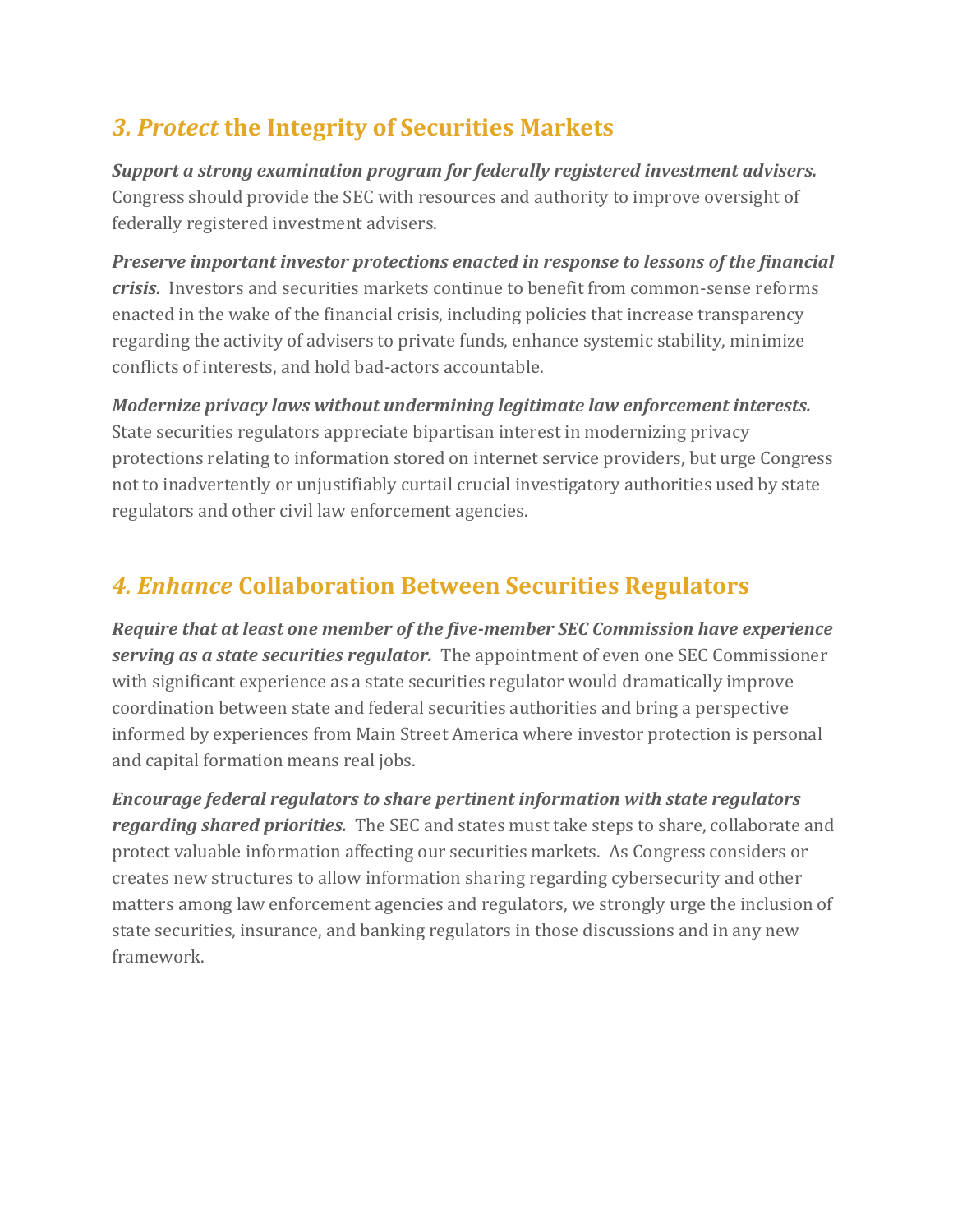# *5. Maintain* **State Authority to Act as Laboratories to Grow Jobs Through Capital Formation**

*Empower states to respond to the needs of small businesses and investors.* State securities regulators strongly share Congress's desire to continue to improve access to capital for small and emerging businesses while protecting investors. Congress should continue to encourage federal-state collaborations aimed at helping small businesses responsibly access capital from investors and customers in their regions and localities.

*Prioritize the protection of retail investors in developing any new policies that would expand the private securities markets.* As it considers modernizing the accredited investor definition, Congress should reaffirm that the definition is intended to provide a meaningful carve-out from the protections afforded by securities registration for offerings made to investors with the financial means and sophistication to evaluate for themselves an offering's risks.

#### **Learn More About NASAA**

The North American Securities Administrators Association, Inc. (NASAA) is the oldest international organization devoted to investor protection. Its membership consists of the securities administrators in the 50 states, the District of Columbia, Canada, Mexico, Puerto Rico and the U.S. Virgin Islands, and its mission is to serve as the voice of securities agencies responsible for grassroots investor protection and responsible capital formation. The Association's members have carried out this mission for over a century through various administrations in Washington, D.C.

- Collectively and individually, state securities regulators enforce state securities laws by investigating suspected investment fraud, and, where warranted, pursuing enforcement actions.
- State securities regulators ensure honest financial markets by licensing registrants – both firms and investment professionals – and conducting ongoing compliance inspections and examinations.

State securities regulators also work with issuers to ensure that securities offerings include legally required disclosures, resulting in a transparent and fluid securities market.

For more information about NASAA, visit www.nasaa.org.